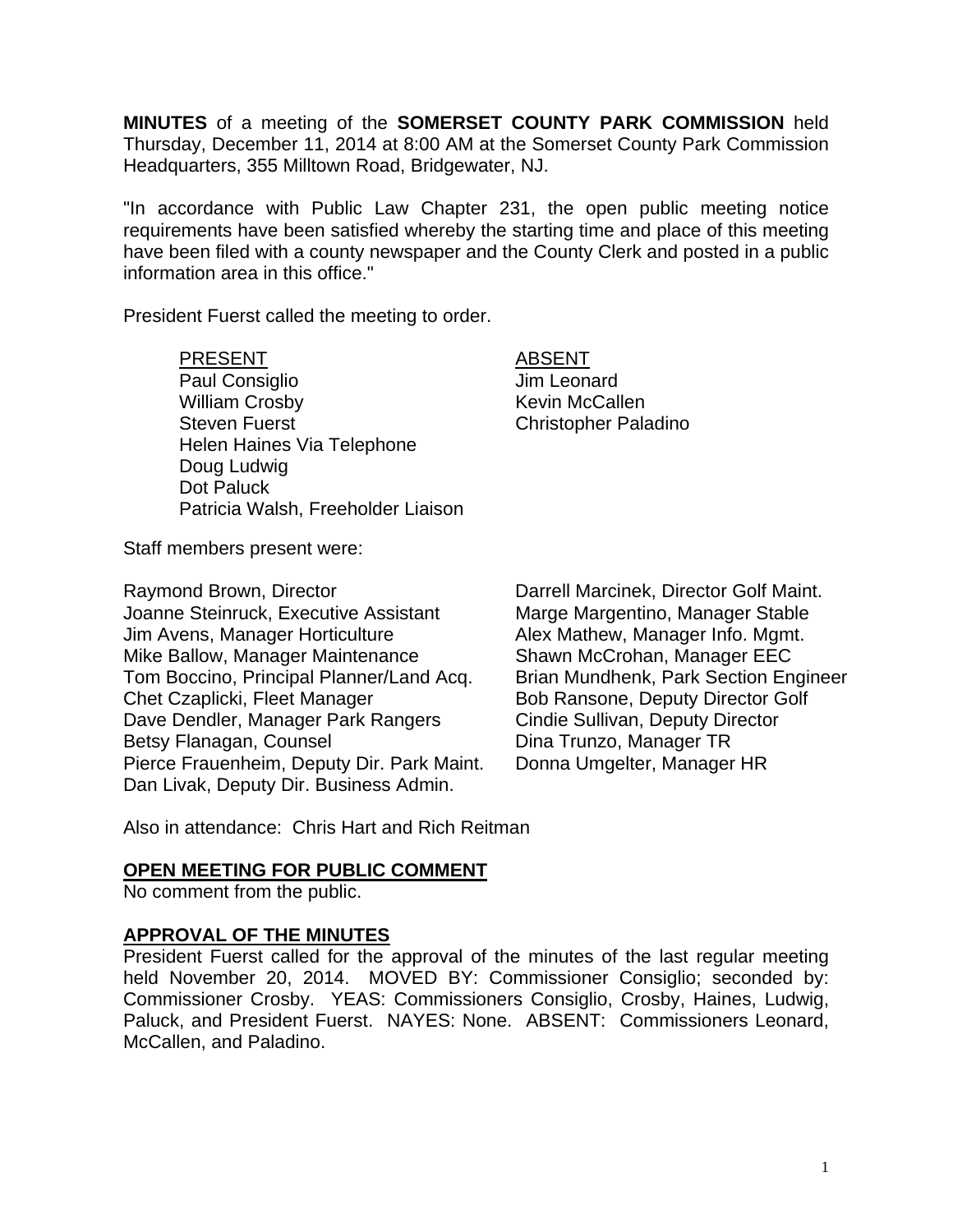# **APPROVAL OF BILLS FOR PAYMENT**

# **Resolution R14-090 – Payment of Claims**

Resolution authorizing payment of bills for \$1,449,241.11 comprising of check numbers 1304-1333, 1164-1221, 1225-1301, and 1334-1422. MOVED BY: Commissioner Crosby; seconded by: Commissioner Consiglio. YEAS: Commissioners Consiglio, Crosby, Haines, Ludwig, Paluck, and President Fuerst. NAYES: None. ABSENT: Commissioners Leonard, McCallen, and Paladino.

# **DIRECTOR'S REPORT**

Director Brown submitted a report for the month of November 2014.

### **COMMISSIONER CORRESPONDENCE**

No correspondence.

#### **CONSENT AGENDA**

At this point of the meeting Counsel Flanagan excused herself.

#### **RESOLUTIONS**

The following resolutions were MOVED BY: Commissioner Crosby; seconded by: Commissioner Consiglio. YEAS: Commissioners Consiglio, Crosby, Haines, Ludwig, Paluck, and President Fuerst. NAYES: None. ABSENT: Commissioners Leonard, McCallen, and Paladino.

### **Resolution R14-091 – Adopting the 2015 Temporary Budget**

Resolution adopts the temporary budget for the first quarter of 2015.

#### **Resolution R14-092 – Adopting the 2015 Fee Schedule**

Resolution adopts the 2015 Fee Schedule.

Cindie Sullivan reported the Fee Schedule has been benchmarked with other county park systems fees. The new and adjusted fees in the Leisure Services Division will be an additional \$19,000 in revenue. Golf green fees were increased by \$5.00 for non-registered players at Neshanic Valley and \$1.00 for players at all the other golf courses. The increase at Neshanic Valley Golf Course had a major negative effect on play there. It is recommended green fees be reduced to 2013 prices. There will be a strong marketing effort announcing these reductions. Commissioner Paluck reported that other county golf courses conditions have improved which gives Somerset County golf courses competition.

# **Resolution R14-093 – Award of Contract for Entertainment Consultant for Summer Concerts**

Resolution awards a contract to LaGuardia & Associates Entertainment, LLC. The cost for the consultant and artist is \$60,000. This is the same fee as last year.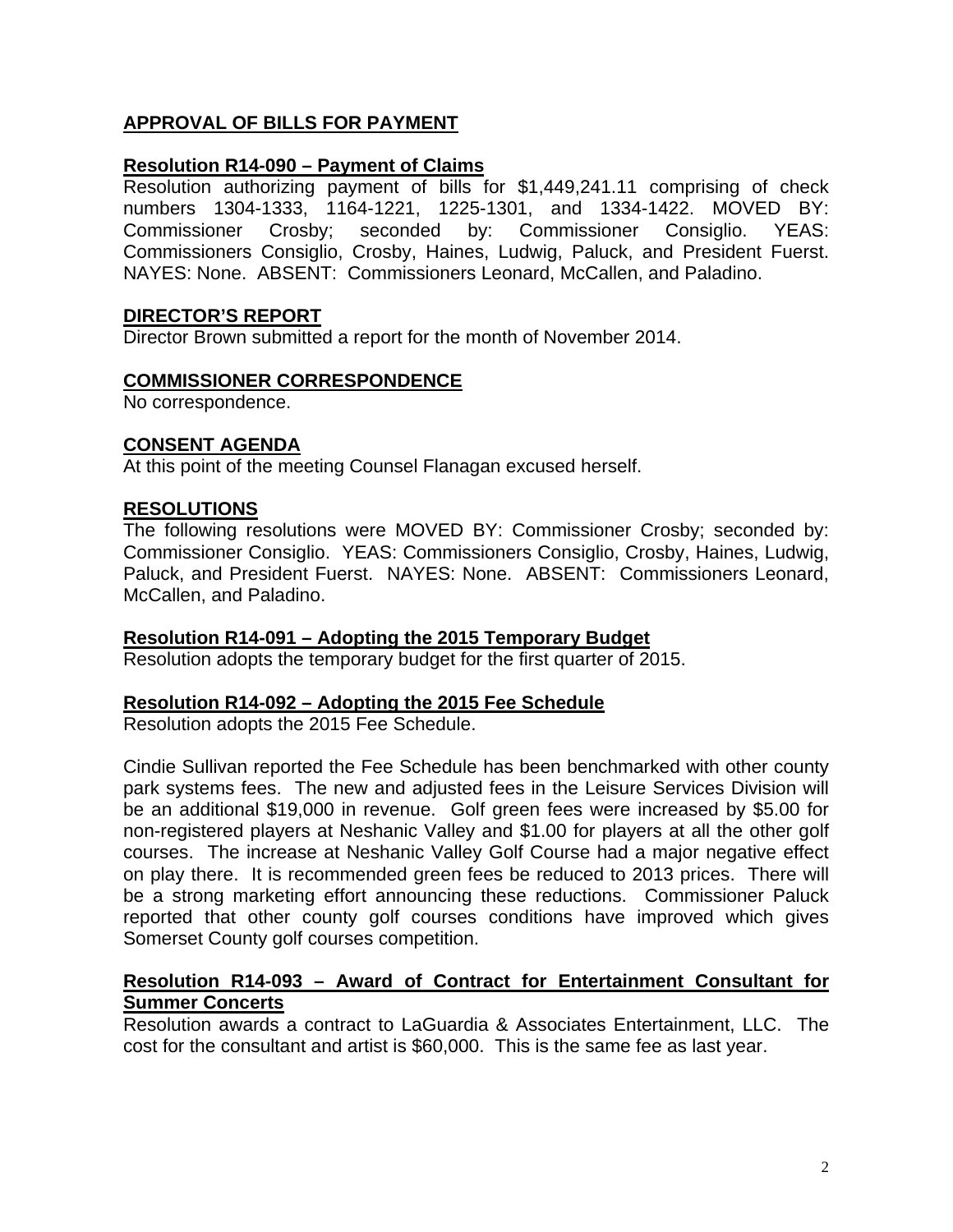# **Resolution R14-094 – Award of Contract for the Design of Promotional Materials**

Resolution awards a contract to Contempo Graphics. The cost for the Annual Report is \$950 and the Duke Island Concert Poster and Brochure is \$1,950. This is the same fee as last year.

# **Resolution R14-095 – Award of Contract for Public Relations**

Resolution awards a contract to The Reitman Group. The fee is \$2,325 per month. This is the same fee as last year.

# **Resolution R14-096 – Award of Contract for Health Benefits Consulting Services**

Resolution awards a contract to Gallagher Benefit Services, Inc. The annual fee is \$30,000 offset by any commissions received.

#### **Resolution R14-097 – Award of Contract for Group Health/Prescription Coverage and Dental Coverage**

Resolution awards a contract to Horizon Blue Cross/Blue Shield for health and prescription coverage and Delta Dental for dental coverage. There was no increase with Delta Dental.

### **Resolution R14-098 – Award of Contract for Legal Services**

Resolution awards a contract to Purcell, Mulcahy, Hawkins, Flanagan & Lawless, LLC for general counsel. The rates are a monthly retainer of \$2,000; for partner/associate hourly \$200; and paralegals \$85. Award of contract to Capehart & Scatchard for labor counsel. The hourly rate is \$185.00.

There was a discussion on the amount of money spent on labor counsel last year. The discussion included a question as to what the labor counsel budget has been in the past. After extensive comment and review, it was decided that since 2015 is the renewal year for the Commission's labor contracts, the cap should be set at \$100,000.

### **Resolution R14-099 – Award of One-Year Contract with an Option for a One-Year Renewal to Furnish and Deliver Stable Bedding**

Resolution awards a contract to Bohonyi Corporation D/B/A New Egypt Agway. The cost is not to exceed \$63,500.

### **Resolution R14-100 – Authorizing the First One-Year Extension of Two Possible Years for Well Maintenance and Repair, All Parks**

Resolution awards a contract to Stryker Heating and Cooling & Electric, Inc. The cost is not to exceed \$9,000.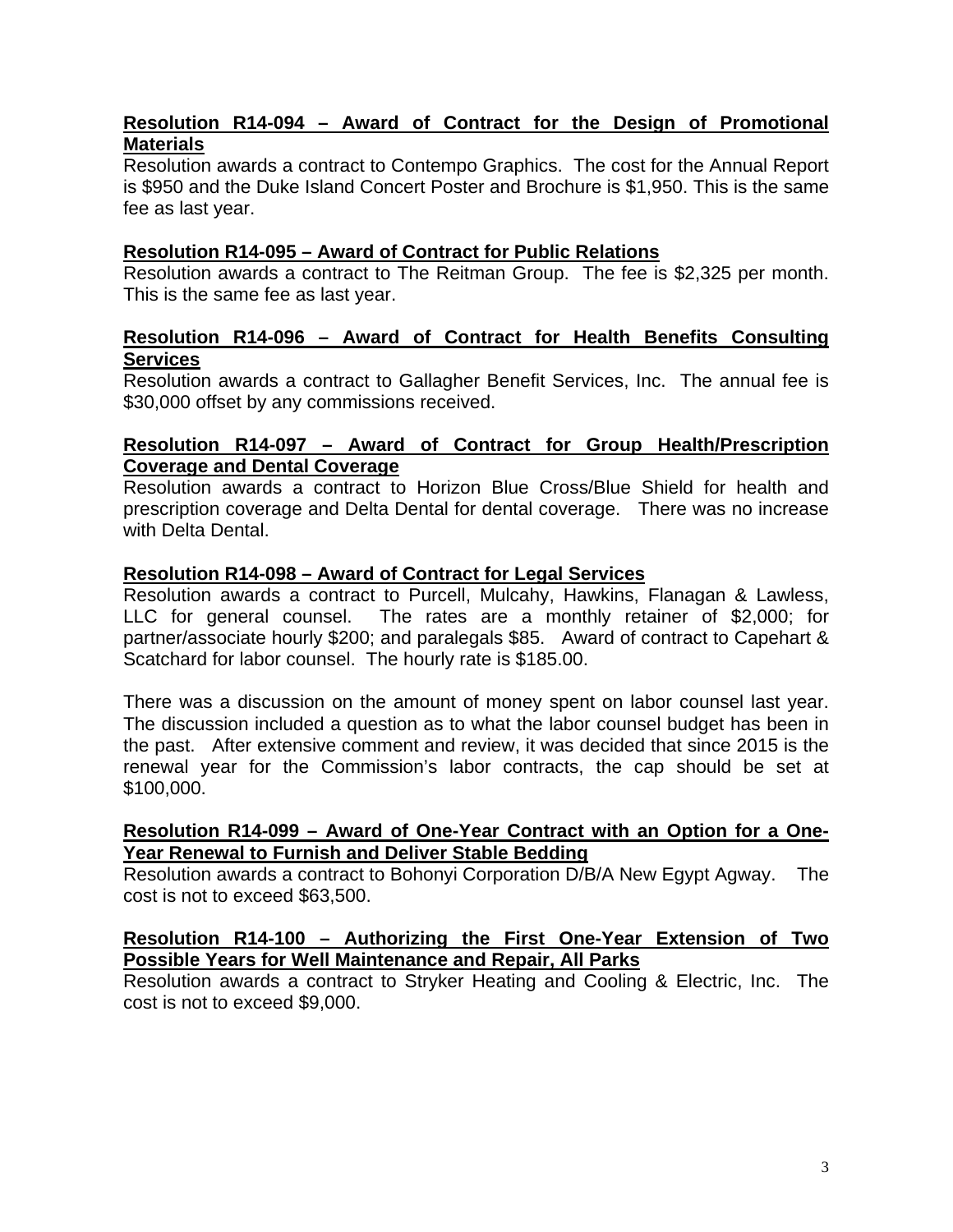# **Resolution R14-101 – Authorizing State Contract for the Purchase of a New Holland Loader Backhoe with Non-Contract Options**

Resolution awards a contract to Gaithersburg Equipment Company. The cost is not to exceed \$81,198.

# **Resolution R14-102 – Authorizing State Contract for the Purchase of a 2015 Chevrolet Express RWD Cargo Van with Contract Options**

Resolution awards a contract to Mall Chevrolet, Inc. The cost is not to exceed \$22,954.85.

### **Resolution R14-103 – Rescinding Resolution R14-084**

Resolution rescinds the purchase of a 2014 Toro Groundsmaster 7210 Rotary Mower. The supply of that model has been exhausted and no longer available.

### **Resolution R14-105 – Setting the 2015 Park Commission Meeting Dates**

January 15, 2015 July 16, 2015 February 19, 2015 August 20, 2015 April 16, 2015 October 15, 2015

March 19, 2015 September 17, 2015 May 21, 2015 November 19, 2015 June 18, 2015 December 10, 2015

### **RESOLUTION PULLED FROM CONSENT AGENDA AND TABLED**

### **Resolution R14-104 Rescinding Resolution R14-087**

Resolution rescinds the purchase of a 2015 Chevrolet Silverado 2500 HD Diesel Pickup Truck through the Morris County Pricing Co-Operative Council.

The resolution is being rescinded due to the vendor claiming that it is unable to provide the vehicle at the price quoted. The bid accepted by the Morris County Cooperative Pricing Council and quoted by the dealer to SCPC was for a diesel truck .The dealer later claimed it did not intend to sell a diesel truck for the quoted price. The cost difference is approximately \$5,000 to \$7,000. Counsel Flanagan commented that litigation probably would not be cost-effective but she will send a legal demand letter. Betsy and Chet will discuss the specifics further after the meeting .The resolution will be tabled until Counsel Flanagan has the opportunity to send the demand letter to Route 46 Chevrolet and we assess the dealership's response, if any.

### **COMMITTEE REPORTS**

# **FINANCE/BUSINESS ADMINISTRATION**

President Fuerst submitted a report for the month of November 2014.

Dan Livak, Deputy Director Business Administrator reported that the revenue is one and a half million less than anticipated. There are program registrations that have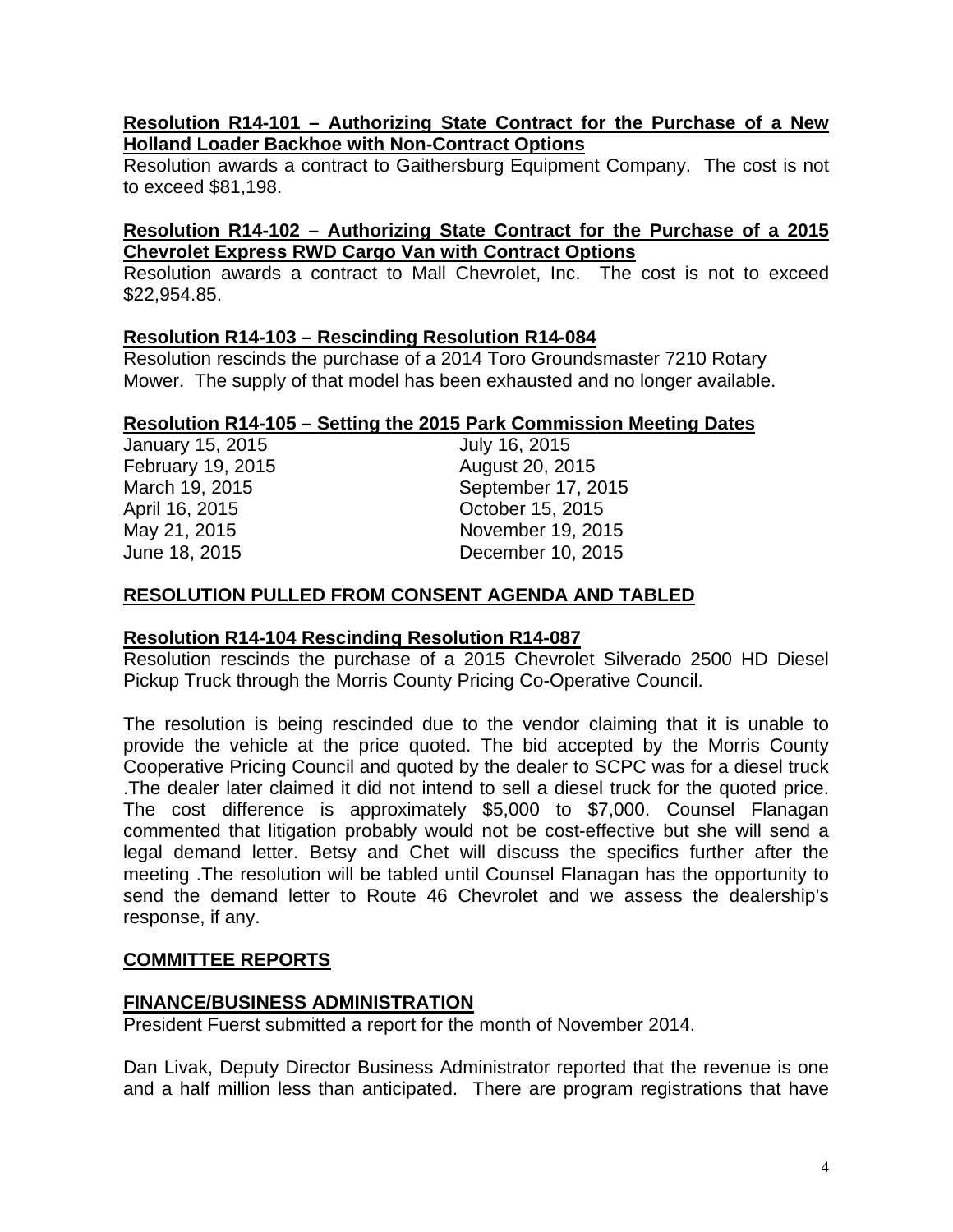not been added which may close the gap a little more. Spending has been less than normal and Dan thanked staff for being careful on spending. The final dollar amount will not be known until the books are closed at the end of the year. There have been several meetings regarding the 2015 budget.

### **HUMAN RESOURCES**

Commissioner Consiglio, Chair of the Committee, submitted a report for the month of November 2014.

Donna Umgelter, Human Resources Manager reported that management staff is in the process of completing the employee evaluations. Donna has been visiting different locations to give employees the opportunity to meet with her. The employee Health and Safety Fair will be held on February 18 at the Somerville Elks Club. Commissioner Consiglio thanked President Fuerst for his hard work.

### **LEISURE SERVICES**

Commissioner Ludwig, Chair of the Committee, submitted a report for the month of November 2014.

Dina Trunzo, Manager Therapeutic Recreation reported that staff is wrapping up the season. Last week the program Pictures with Santa was held. Dina thanked the Park Foundation for supporting the event and paying for the photographer. The event was very successful. Dina spoke at the League of Municipalities for the New Jersey Recreation and Park Association on the Park Commission's scholarship program. The Park Commission's TR department has a structured and formal scholarship/financial aid application process. Dina was a guest lecturer at Kean University for the Special Populations class and taught the module on "Inclusion and the ADA" which included speaking about the inclusion process used here at the Park Commission.

Shawn McCrohan, Manager, Environmental Science reported that the Festival of Trees will be held until December 28. There are 43 organizations represented. Staff has installed five of the new seven interpretive signs on the trails.

Marge Margentino, Manager Stable reported that winter lesson registration will be held on December 13. Marge presented a program at the County library on Jingle Bells, one of the ponies at the Stable.

### **GOLF MANAGEMENT**

Commissioner Paluck, Chair of the Committee, submitted a report for the month of November 2014.

Darrell Marcinek, Director of Golf Maintenance reported that Warrenbrook Golf Course has been River Friendly certified. This certification means that now all five Somerset County golf courses have been certified.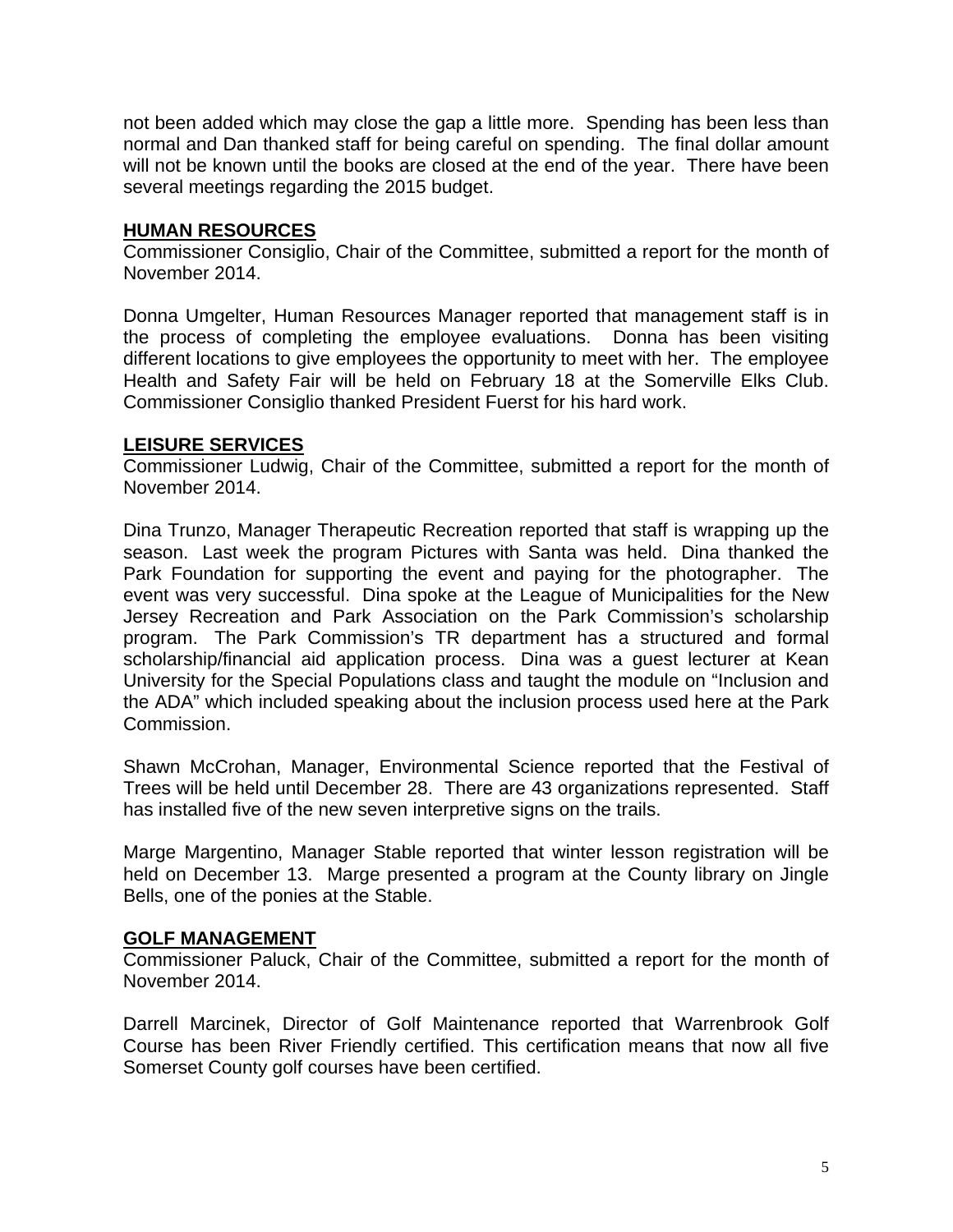Bob Ransone, Deputy Director Golf Management reported that on November 22 the gift card, in person only, purchases netted \$29,387. Green Knoll Golf Course sold \$193,534 in gift cards. An e-mail blast will be sent out this week regarding gift cards, registration, and the Green Knoll store. Commissioner Paluck complimented Bob and his staff on the creativity. Dot thanked President Fuerst for his service.

# **INFORMATION MANAGEMENT**

A report was submitted for the month of November 2014.

Alex Mathew, Manager, Information Management reported that the 2014 capital projects are all completed and the department is in the process of setting up the new projects for the coming year.

### **VISITOR SERVICES**

Commissioner Crosby, Chair of the Committee, submitted a report for the month of November 2014.

Dave Dendler, Manager, Park Rangers reported that staff continues to teach CPR and first aid.

#### **PROPERTY MANAGEMENT**

No report this month.

#### **PLANNING AND LAND ACQUISITION**

A report was submitted for the month of November 2014.

Tom Boccino, Parks Section Principal Planner, Land Acquisition reported that he has been busy with year-end close outs and tallying the numbers.

### **CAPITAL FACILIITES – CONSTRUCTION and ENGINEERING**

A report was submitted for the month of November 2014.

Brian Mundhenk, Park Section Engineer reported that the lighting at the soccer field is being constructed now and should be completed in a few weeks. The North Branch Greenway Park lighting at the basketball court has begun. Green Knoll Tennis Center will be next and completed by the end of January 2015 weather permitting. There is a ten year maintenance contract with that project for the light bulbs and equipment. The resurfacing of the tennis courts and the restrooms at Green Knoll Tennis Center are completed.

### **PARK MAINTENANCE & HORTICULTURE**

Commissioner Consiglio, Chair of the Committee, submitted a report for the month of November 2014.

Jim Avens, Manager Horticulture reported that Colonial Park Rosarian Moore worked with the Millstone Valley Preservation Coalition and the local Girl Scout Troop to plant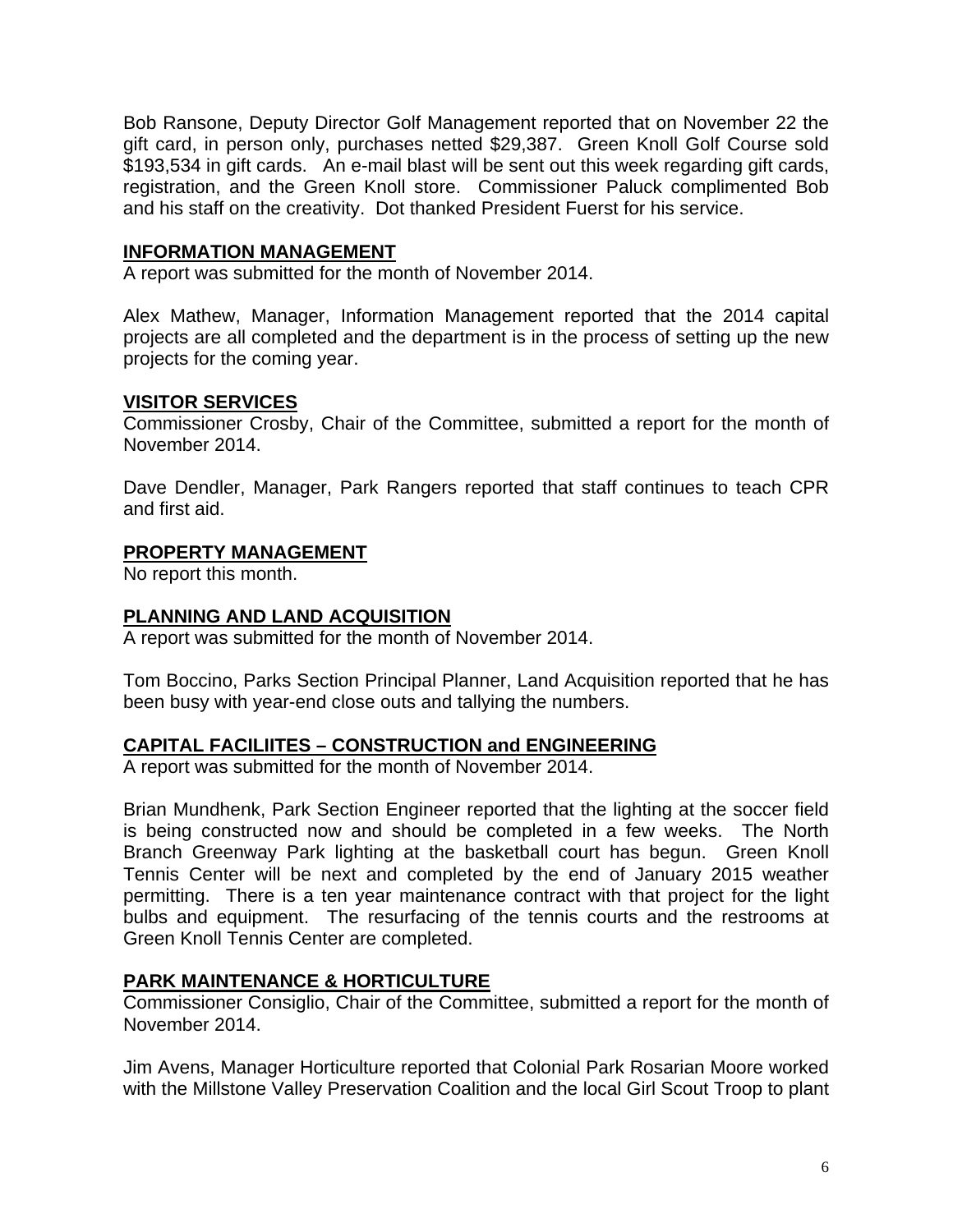1,200 daffodils along the lake at Colonial Park. Mark Inzano and Shauna Moore did a lot of preparation prior to the planting.

Mike Ballow, Manager of Park Maintenance thanked Darrell Marcinek and Mike Adams for their assistance with winterizing the irrigation systems. Staff is busy installing snow markers and preparing equipment for the winter.

Pierce Frauenheim, Deputy Director thanked President Fuerst for his service.

Commissioner Crosby thanked Darrell and his staff for their assistance. The Somerset County Volunteers needed help.

#### **AUDIT COMMITTEE**

No report this month.

#### **OLD BUSINESS**

Ray Brown reported that President Fuerst will not be with the Commission in the coming year and will be involved with some new initiatives. Ray thanked Steve for his leadership and especially his support to the staff over his seven years with the Commission.

#### **Resolution R14-106 – Thanks and Appreciation**

Resolution thanks Steven Fuerst for his years of service and dedication to the Park Commission as President. MOVED BY: Commissioner Crosby; seconded by: Commissioner Consiglio. YEAS: Commissioners Consiglio, Crosby, Ludwig, Paluck, and President Fuerst. NAYES: None. ABSENT: Commissioners Haines, Leonard, McCallen, and Paladino.

### **FREEHOLDER'S REPORT**

Freeholder Walsh presented President Fuerst with a Citation from the Freeholders. Pat commented that Steve started when the Commission needed new leadership. Steve was able to bring the Park Commission back to a good place. The Freeholder said that the Park Commission does make people happy and those residents in and outside of the County regularly compliment the Somerset County Park Commission.

President Fuerst commented that the Park Commission runs because of a good staff. One hundred percent of the interaction he has had with staff has been professional, positive attitude, and everything done the best way and the right way.

Pat commented that she might not be back next year as the Freeholder Liaison. On behalf of the Freeholders Pat thanked the staff. The park system grows every day. All the events are done well. Freeholders receive compliments on everything the Park Commission does. Government is all about public services and the Park Commission does it well. There is collaboration amongst the County and the Park Commission as shown recently when Bill Crosby's volunteers needed assistance.